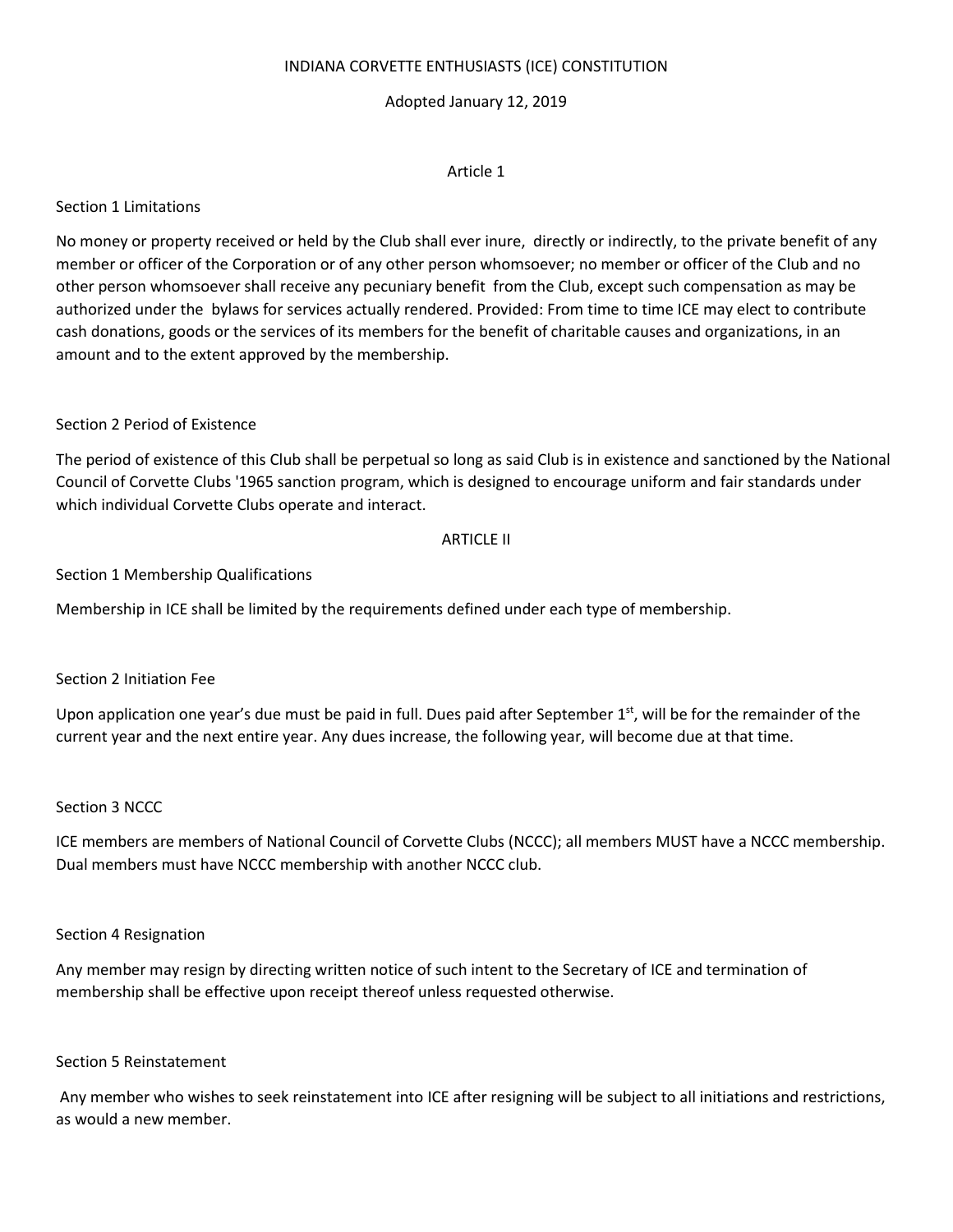# Section 6 Types of Membership

Primary Member - A legal owner or principal operator of a Chevrolet Corvette, to be proven upon request, who is a minimum of eighteen (18) years of age.

Spouse Member - A spouse of a primary member may be a member of ICE provided the appropriate dues are paid. A spouse member will be allowed to vote in ICE and he or she must be an NCCC member.

Associate Member - Anyone meeting the requirements for Associate membership in the National Council of Corvette Clubs.

Youth/Dependent Member – Anyone meeting the requirements for Youth/Dependent membership in the National Council of Corvette Clubs.

Enthusiast Member - Anyone meeting the requirements for Enthusiast membership in the National Council of Corvette Clubs.

#### Article III

#### **Offices**

#### Section 1 Elected Offices/Executive Board

Shall consist of the President, Vice President, Secretary, Treasurer and Governor.

Section 2 Term of Office

The term of each office will be for one calendar year. A member may not hold more than one office at one time or the same office for more than four (4) consecutive years.

Section 3 Nominations and Elections

All offices must be elected by the members of ICE. The nominations for offices shall be in November and at the meeting of the elections.

Nominees to all offices must be present to accept nominations. If due to extenuating circumstances the nominee cannot attend, a written statement of acceptance may be accepted by the President prior to the nominations meeting.

Elections shall be held no later than December. All elections must have one meeting and a written notification prior to the elections, whether regular or special.

For elections a quorum of the active membership must be present and shall be defined as fifty one percent (51 %) of the active members.

# Amended 2/2/19

# For elections a vote of two-thirds (2/3) majority where a quorum is present at any general membership meeting.

The newly elected officers shall not take acting office until January 1 of the coming new year.

When an officer leaves or resigns for any reason, they are to inform the President and/or Secretary in writing.

When an office becomes vacant nominations and elections will be held within thirty days of the vacancy, except for President whose office will be assumed by the Vice President. Nominations and elections will follow the procedures of the regular election except for the months held. When filling an office vacancy after yearly elections, members are not required to resign an office until elected to another office.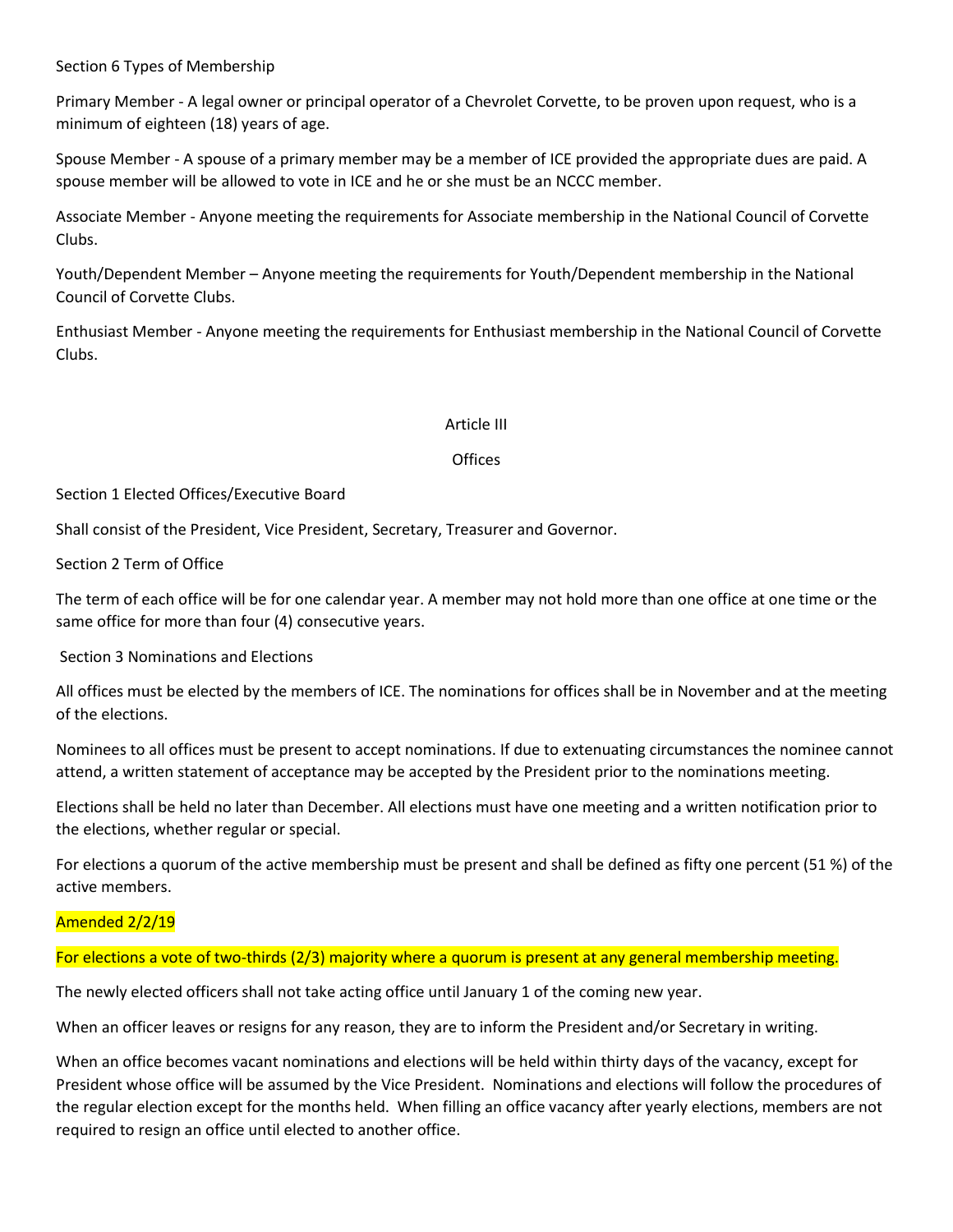# Section 4 Eligibility to hold offices

A member must have been active in ICE six (6) months before he or she can be elected to an office. The membership may vote to waive the six (6) months eligibility requirements. His or her dues must be current and must be in good standing with all other ICE requirements for members. Officers who are members of the Executive Committee must have their NCCC membership assigned thru ICE. The Executive Board shall not consist of members of same family.

# Section 5 Quorum

A quorum shall be required for conducting the business of ICE. A quorum shall be defined as twenty percent (20%) of the active members. A majority shall be two thirds of the votes cast.

# Section 6 Term of Office

Term of office shall be for one (1) year from January 1st to December 31st.

# ARTICLE IV

No officer shall receive any salary for their services, nor shall they receive compensation for services as an officer of ICE. The Governor or the Governor's representative shall be reimbursed if determined by the Membership for attending NCCC meetings. No reimbursement shall be made for attending a Governor's meeting at a National Convention or if being reimbursed by Indiana Region or NCCC already.

All members will be reimbursed for their authorized expenditures for ICE upon presentation of a paid receipt, if funds allow.

# ARTICLE V

# Finances

The Executive Committee shall have the authority and responsibility for management of the Club. The Executive Committee shall meet on a regular basis, and at least annually, to provide guidance and direction to the officers and to make recommendations to the membership. The Executive Committee shall function as and have all powers of the board of directors for the Club.

# Section 1 Fiscal Period

The fiscal year of CI shall be the calendar year.

# Section 2 Dues

Dues of ICE shall be determined by the membership, following a recommendation from the Executive Committee, on or about November 1st of each year. Dues shall be due prior to the first of December each year. The dues for a new member joining after September 1st will be for the remainder of that year plus the following year.

# Section 3 Checks, Drafts

All checks, drafts or demands for money and notes of ICE must be signed by the Treasurer or the President. ICE funds shall be retained in a checking account and/or savings account except as otherwise approved by the Membership.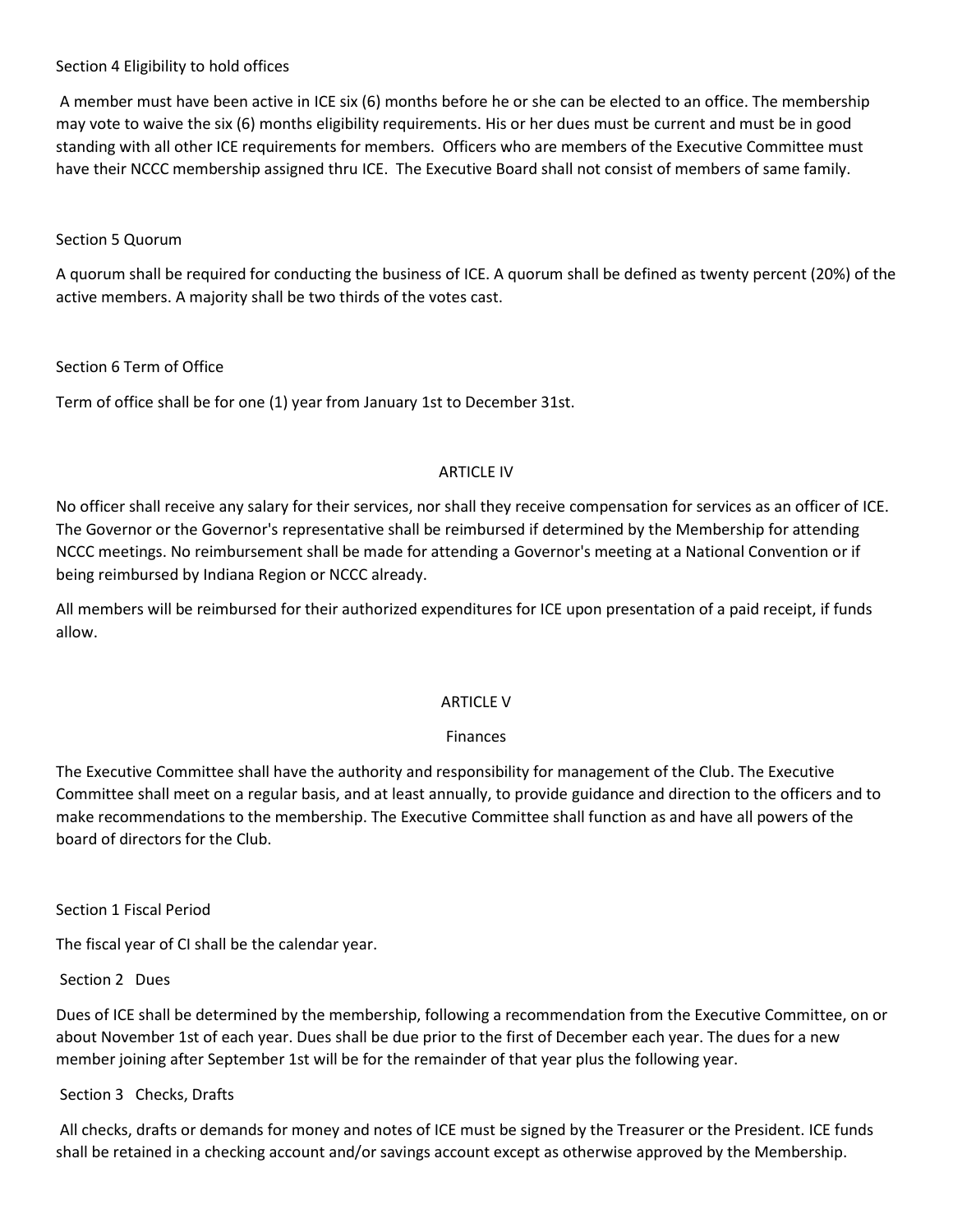#### ARTICLE VI

Section 1 Discipline of the Membership Violations

Any member may be put on probation or expelled from ICE by a two-thirds vote of the membership present at a special meeting. The date of the special meeting and its nature must be published in the Newsletter at least seven (7) days in advance of the special meeting date. The special meeting shall not be held on a weekend or a national holiday.

Section 2 Special Meeting for Discipline

Any member may request the President to call a special meeting for disciplinary purposes. The President will obtain the approval of the Executive Committee, for the special meeting within fourteen days of the request. If the Executive Committee does not approve, the request shall be put before the membership at the next regular meeting.

Section 3 Types of Discipline

The determination of suspension or probation and the length and conditions thereof, shall be determined by the membership.

Section 4 Probation

A member on probation shall not have voting privileges. A member on probation shall be reinstated by a majority vote of the membership upon completion of the conditions of the probation.

# ARTICLE VII

Section 1 Meetings

Meetings are determined by the Membership.

Section 2 Special Meetings

Special meetings of the general membership may be called at any time by the President or the Executive Committee and must be called by the Executive Committee upon request of a majority of the active members.

Section 3 Rules of Order

All regular and/or special meetings of ICE shall be conducted in accordance with the Constitution and Bylaws and Robert's Rules of Order Newly Revised.

#### ARTICLE VIII

# Section 1 Committees

Any committee shall be formed by an officer of ICE as needed to complete a task of business connected with a ICE event or function. The committee shall be made up of ICE members. The President automatically becomes a member of all committees. The committee shall be dissolved upon completion of its assigned task.

Section 2 Chairman

Each committee shall select their own chairman to control and govern said committee.